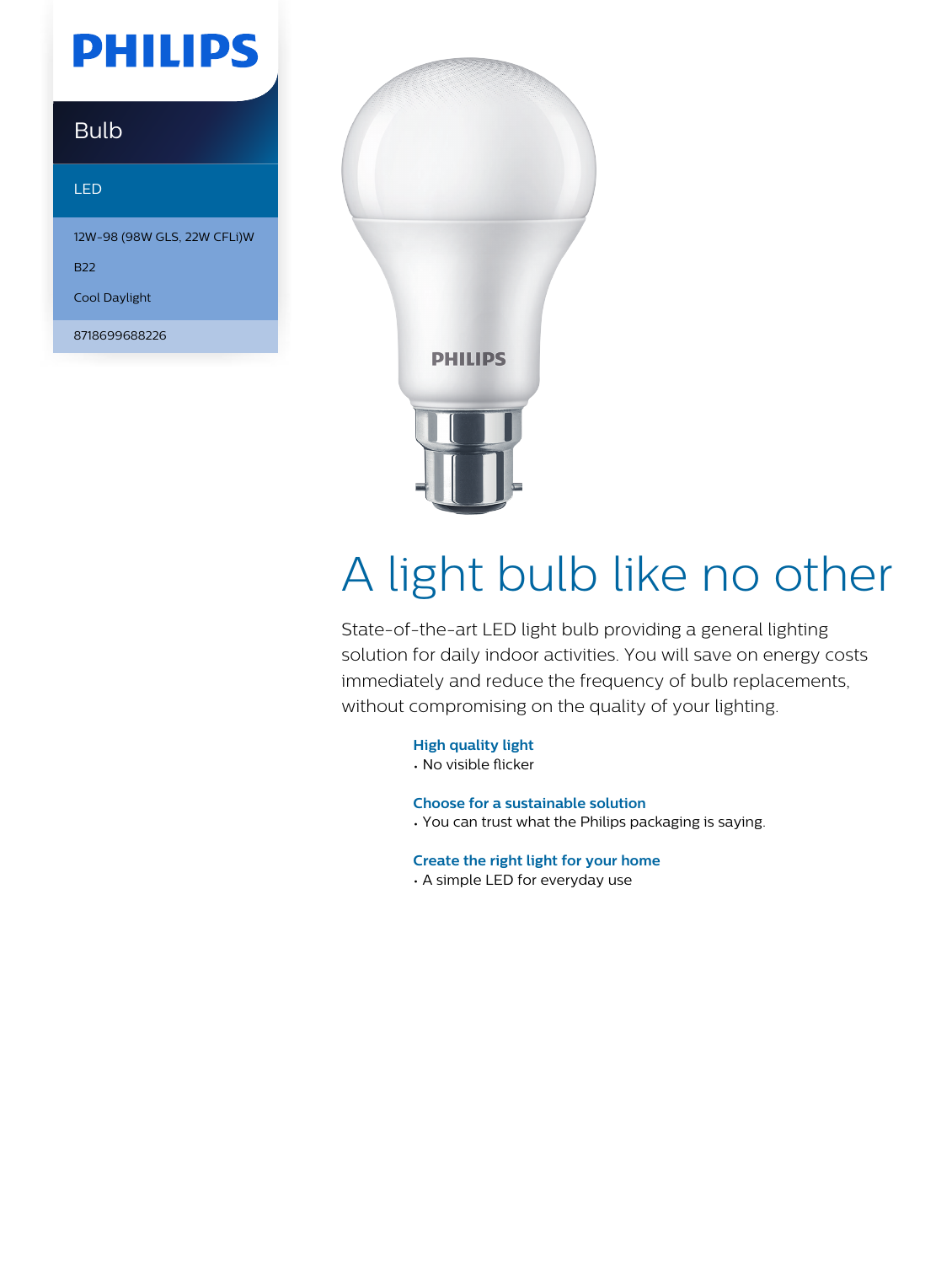### **Highlights**

#### **No visible flicker**

When your light flickers in quick succession it could be hard on the eyes, cause headaches, and even set off an attack for those with photosensitive epilepsy. It's both unpleasant and unnecessary. LEDs can flicker because of their rapid response to the driver current. However, because

Philips LEDs are designed so that variations in your driver current's output are minimized, they eliminate the factors that cause flicker. So, you won't see it, not even a hint.

#### **No UV or IR**

The beam of light is free of infra-red meaning no heat is radiated, and no ultra-violet light means that fabric and items under this light wonφηt fade.

#### **A Simple LED for Everyday Use**

The Philips everyday LED is the perfect bulb for your basic lighting needs. It provides the beautiful light and dependable performance you expect from Philips LED at an affordable price.

### Specifications

#### **Bulb characteristics**

- Dimmable: No
- Intended use: Indoor
- Lamp shape: Non directional bulb
- Socket: B22
- Technology: LED
- Type of glass: Frosted

#### **Bulb dimensions**

- Height: 11 cm
- Weight: 0.04 kg
- Width: 6 cm

#### **Durability**

- Average life (at 2.7 hrs/day): 15 year(s)
- Lumen maintenance factor: 70%
- Nominal lifetime: 15,000 hour(s)
- Number of switch cycles: 50,000

#### **Light characteristics**

- Beam angle: 200 degree(s)
- Color consistency: 6SDCM
- Color rendering index (CRI): 90
- Color temperature: 6500 K
- Light Color Category: Cool Daylight
- Nominal luminous flux: 1360 lumen
- Starting time: <0.5 s
- Warm-up time to 60% light: Instant full light
- Color Code: 965 | CCT of 6500K

#### **Miscellaneous**

• EyeComfort: Yes

#### **Other characteristics**

- Lamp current: 105 mA
- $\cdot$  Efficacy: 113 lm/W

#### **Packaging information**

- EAN: 8718699688226
- EOC: 871869968822600
- Product title: LEDBulb 12W B22 965 230V 2PF/3 AU

#### **Power consumption**

- Power factor: 0.5
- Voltage: 220-240 V
- Wattage: 12 W
- Wattage equivalent: 98 W

#### **Product dimensions & weight**

• Length: 11 cm

#### **Rated values**

- Rated beam angle: 200 degree(s)
- Rated lifetime: 15,000 hour(s)
- Rated luminous flux: 1360 lumen
- Rated power: 12 W

#### **Technical specifications**

• Frequency: 50-60 Hz